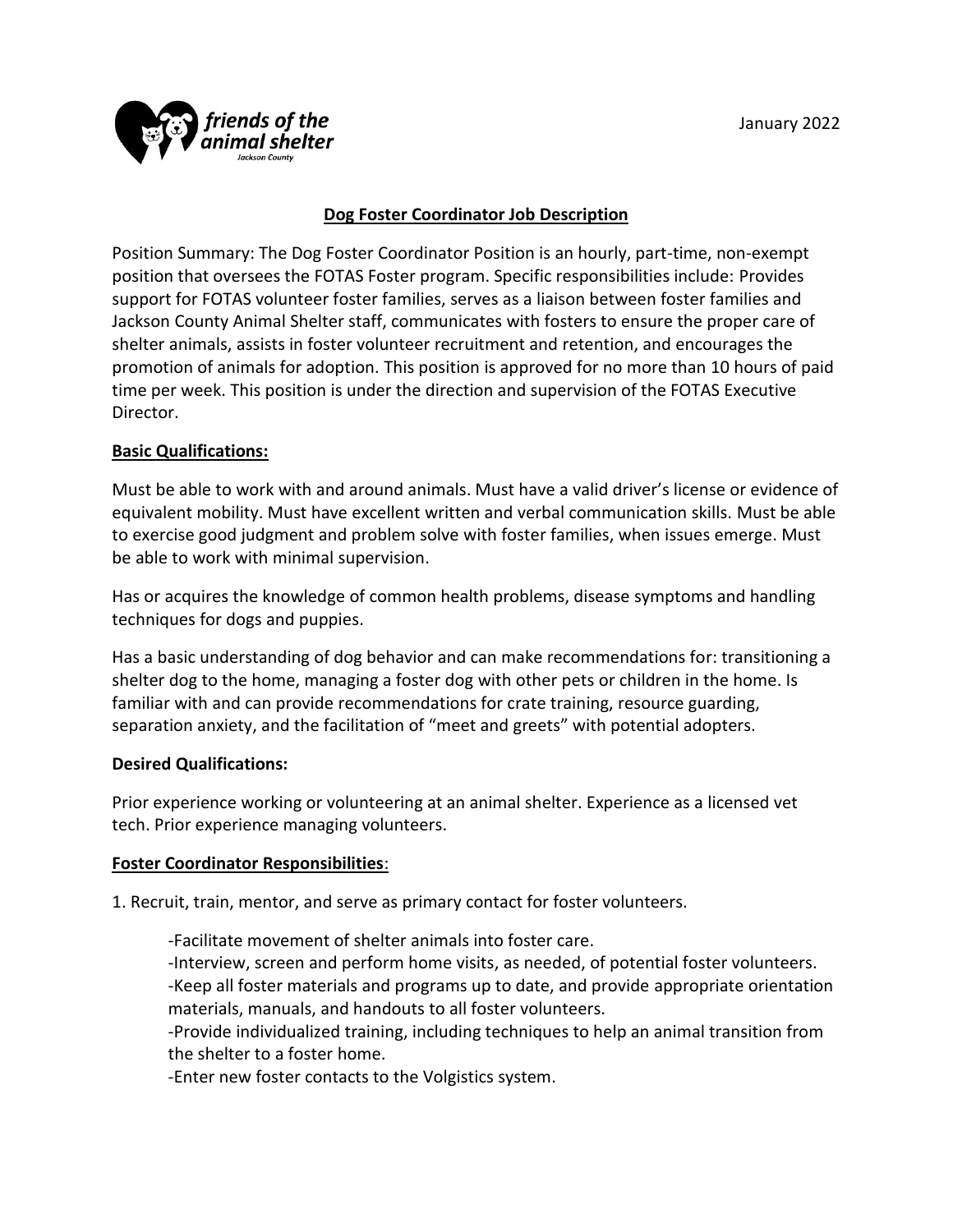-Work with the FOTAS Volunteer Service Manager regarding volunteer issues that require manager involvement.

2. Maintain contact with foster families on a regular basis:

-Promptly respond to phone calls, emails, and texts from foster families.

-Take a proactive role in providing on-going education and input to foster families. ------- -Encourage scheduling spay/neuter appointments when animals are ready for adoption. -Made recommendations to staff identifying foster homes with particular skill sets or limitations.

-Make sure fosters are adequately supplied with equipment and food.

-Check-in on foster animals with medical or behavioral issues and report findings to JCAS staff.

-Provide training for foster families as needed on medical issues, behavioral challenges, and basic care.

-For those foster families willing to have their foster animals adopted from home, assist foster family in creating foster animal profiles and photos. Encourage the use of various advertising and promotional efforts, including Craigslist ads, flyers, promotional events, etc.

3. Maintain communication with JCAS staff:

-Respond to staff emails, phone calls and texts in a timely manner.

-Work with shelter staff to identify animals appropriate for the foster program.

-Follow up with fosters as requested by staff.

-Keep JCAS staff updated on issues with foster animals and foster changes.

4. Maintain communication with FOTAS Board:

-Provide a written monthly foster report.

-Provide an annual report to the Board, including an assessment of the effectiveness of the program.

-Make presentations by attending Board meetings as needed or requested.

5. General Management of the Foster Program:

-Train experienced fosters to become mentors, who are available to assist new fosters, as needed.

-Track and order supplies as needed for mentors. Manage supply inventory with JCAS - Staff to ensure proper accounts are being used. IIf these are FOTAS accounts, then JCAS staff don't need to be involved.

-Implement incentive and recognition awards to ensure volunteer retention.